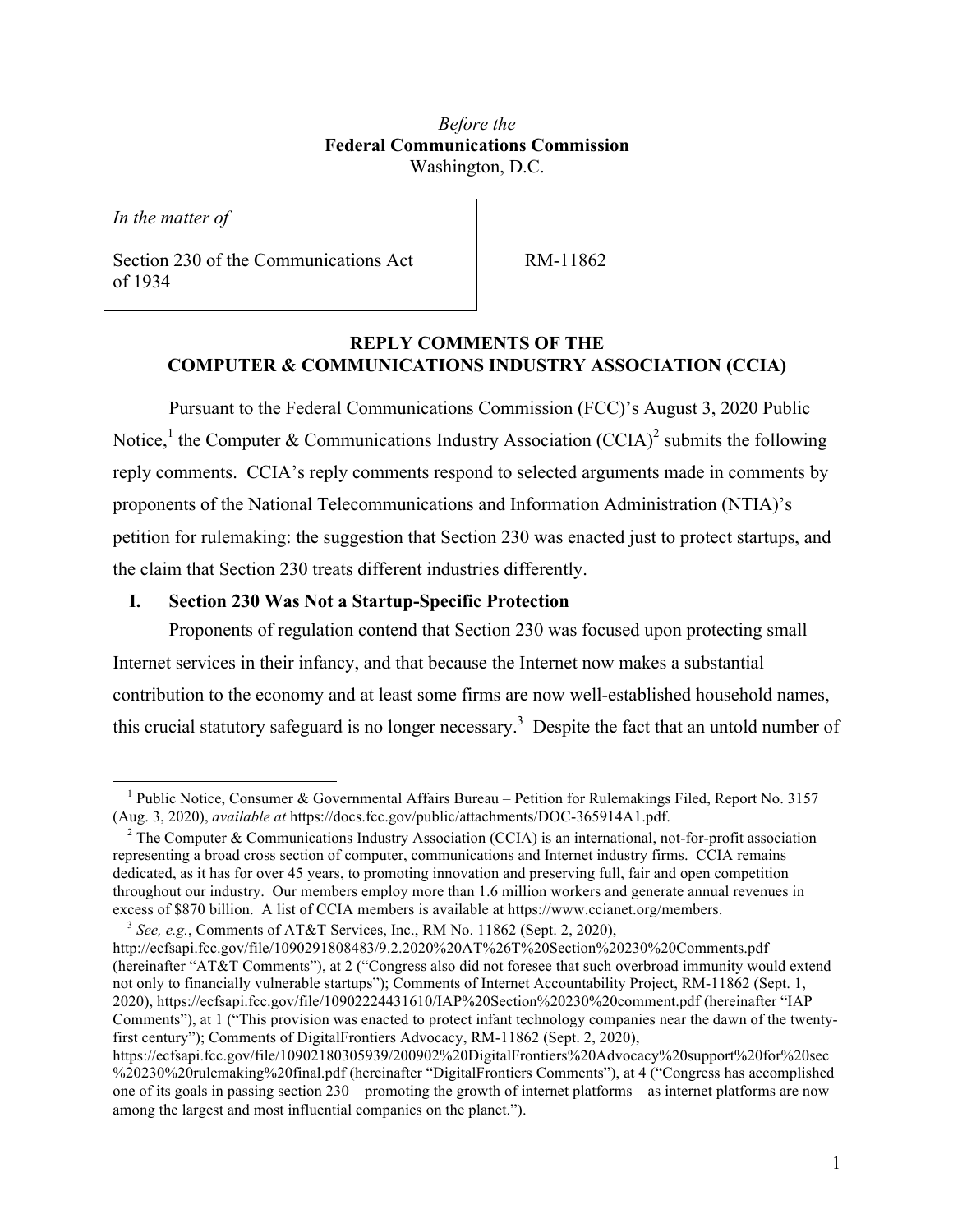small startups continue to depend upon Section 230 protection today,  $4$  this revisionist history lacks foundation. Section 230 was not, as some proponents suggest, solely "intended to protect struggling startups at the dawn of the internet."<sup>5</sup> The text of the statute makes clear that online innovation was flourishing and Congress intended "to preserve the vibrant and competitive free market that presently exists for the Internet and other interactive computer services".<sup>6</sup>

Impairing Section 230 because some smaller firms have now grown runs the risk of entrenching larger firms at the expense of startups. Increased regulatory burden would disincentivize competition from new entrants. As Professor Eric Goldman has explained, "without Section 230, the marketplace would ossify, and existing legal regulations would help lock in the incumbents."<sup>7</sup> Furthermore, as CCIA's initial comments stated, that is a role for Congress and not the FCC. Congress enacts laws while the FCC, as any agency, is charged with promulgating regulations to implement the statute.

### **II. Section 230 Does Not Treat Different Industries Differently**

Proponents of regulation also claim that Section 230 treats different industries differently, or is a "special carve out" for Internet companies.<sup>8</sup> Similarly, proponents perpetuate the misconception that Section 230 is just for so-called "platforms,"<sup>9</sup> when the word "platform" does not appear anywhere in the statute.<sup>10</sup> In reality, the statute treats firms who behave in the same way in the same fashion; every service engaged in the same function receives similar protection. Any entity functioning as an "interactive computer service" under  $\S 230(f)(2)$  is eligible for

https://twitter.com/HawleyMO/status/1265672423837401089 (suggesting Internet companies are currently "receiving the special carve out from the federal government in Section 230").

<sup>4</sup> Engine, *The Importance of Strong Liability Limitations for Startups* (Sept. 3, 2020), https://www.engine.is/news/the-importance-of-strong-liability-limitations-for-startups.

<sup>5</sup> Joan Marsh, *The Neutrality Debate We Need to Have* (Aug. 31, 2020), https://www.attpublicpolicy.com/fcc/theneutrality-debatewe-need-to-have/ (previewing AT&T's comments).

<sup>6</sup> *See* 47 U.S.C. § 230(b)(2); *see also* 141 Cong. Rec. H8469-70 (daily ed. Aug. 4, 1995) (statement of Rep. Cox) (explaining that Congress wanted to provide liability protections for service providers like Prodigy and CompuServe exactly because they had too many subscribers and messages to curate individual users' content).

<sup>7</sup> Eric Goldman, *Want to Kill Facebook and Google? Preserving Section 230 Is Your Best Hope*, Balkinization, New Controversies in Intermediary Liability Law (June 2019), *available at* https://papers.ssrn.com/sol3/papers.cfm?abstract\_id=3398631, at 4.

<sup>8</sup> *See, e.g.*, Press Release, Sen. Mike Lee, The Facts about Google, Antitrust, and the First Amendment (June 19, 2020), https://www.lee.senate.gov/public/index.cfm/2020/6/the-facts-about-google-antitrust-and-the-firstamendment (responding to misconceptions about Section 230 by explaining that "Since Section 230 was passed two years before Google even existed it is impossible for it to be a 'special carve out Google' received from the government."); Sen. Josh Hawley (@HawleyMO), Twitter (May 27, 2020),

<sup>9</sup> *See, e.g.*, AT&T Comments *passim*; DigitalFrontiers Comments *passim*; IAP Comments *passim*. <sup>10</sup> *See* 47 U.S.C. § 230.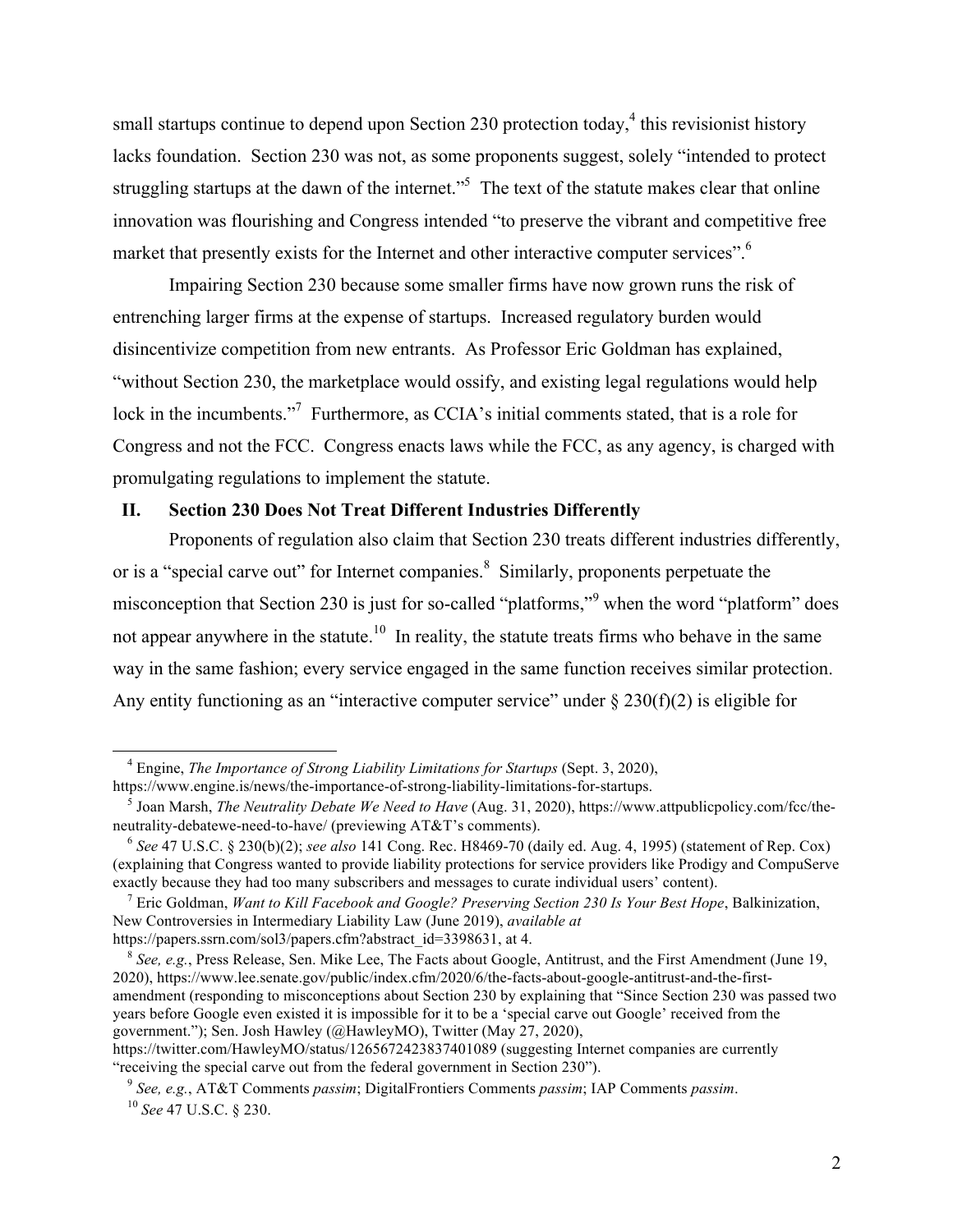Section 230 protection, and any entity can be considered an interactive computer service as long as it meets the broadly inclusive definition in the statute. Accordingly, Section 230 protections have applied to a host of entities that are not Internet "platforms," including universities, libraries, and news publishers, among others. $11$ 

Proponents also claim that online services "play by radically different liability rules than traditional purveyors of third-party content, such as book publishers, newspapers, or radio or television businesses."12 As noted, however, courts have repeatedly found that newspapers' websites are "interactive computer services" and receive the same Section 230 protections.<sup>13</sup> A variety of other types of businesses and individuals — including ISPs like Comcast<sup>14</sup> — have regularly relied upon Section 230 in litigation.<sup>15</sup> Furthermore, content distributors from bookstores, to telephone companies, to radio and television broadcasters, to cable TV companies, all have extensive common law and First Amendment immunities from liability for materials they carry.

### **III. Conclusion**

For the foregoing reasons in CCIA's comments and reply comments, the FCC should decline to issue regulations on Section 230.

Respectfully submitted,

Matt Schruers, *President* Arthur Sidney, *Vice President of Public Policy* Ali Sternburg, *Senior Policy Counsel* Computer & Communications Industry Association (CCIA) 25 Massachusetts Avenue NW, Suite 300C Washington, D.C. 20001

September 17, 2020

<sup>11</sup> Internet Ass'n, *A Review Of Section 230's Meaning & Application Based On More Than 500 Cases* (July 27, 2020), https://internetassociation.org/wp-content/uploads/2020/07/IA\_Review-Of-Section-230.pdf, at 6.

<sup>12</sup> AT&T Comments at 5.

<sup>13</sup> *See, e.g.*, *Price v. Gannett Co.*, 2012 WL 1570972 (S.D. W. Va. May 1, 2012); *Collins v. Purdue Univ.*, 703 F. Supp. 2d 862 (N.D. Ind. 2010); *Brennerman v. Guardian News & Media Ltd.*, 2016 WL 127146 (D. Del. Mar. 30, 2016); *see also* note 11, *supra*, at 2.

<sup>14</sup> *E360INSIGHT, LLC v. Comcast Corp.*, 546 F. Supp. 2d 605 (N.D. Ill. 2008).

<sup>15</sup> Note 11, *supra*, at 6.